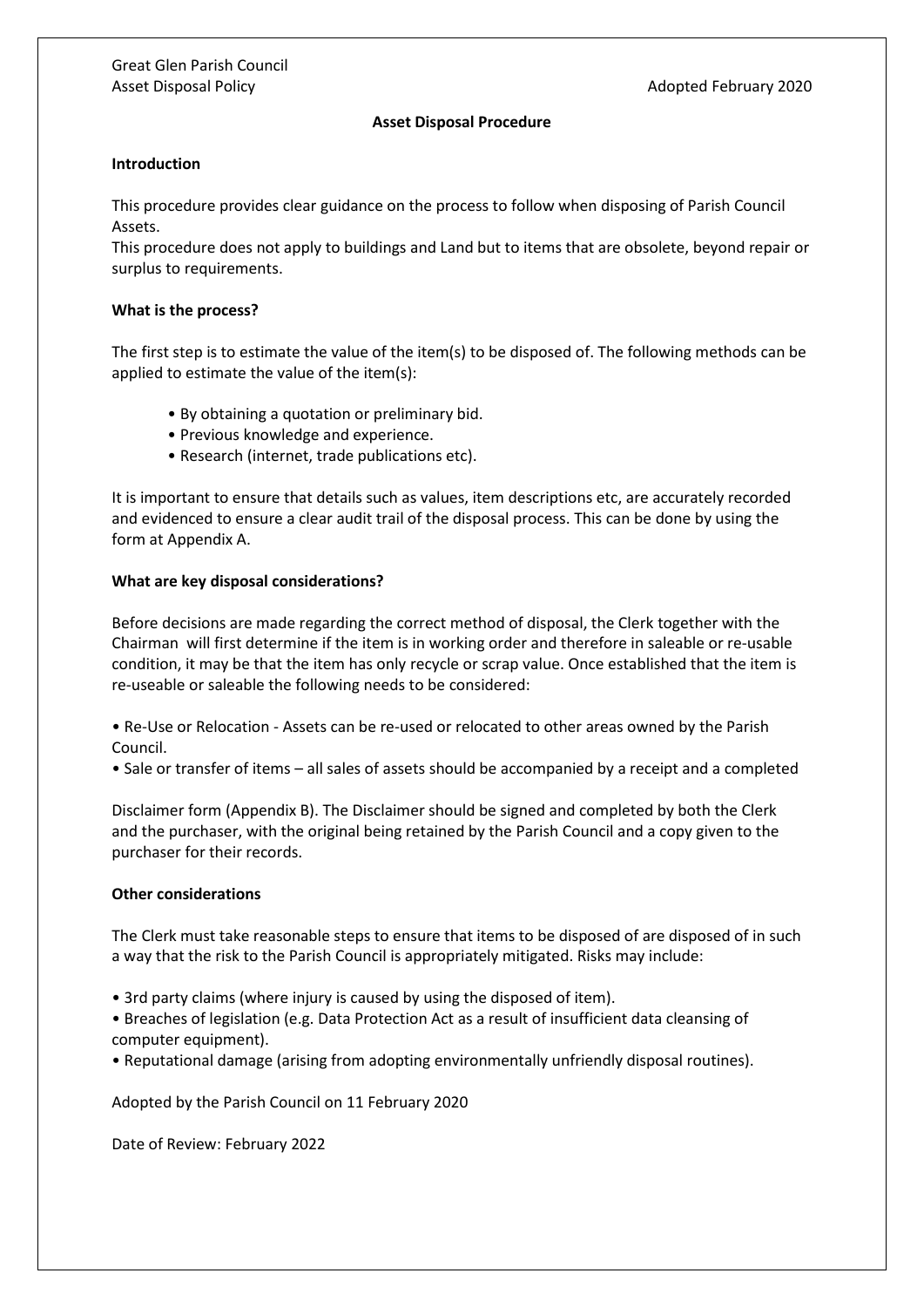Great Glen Parish Council Asset Disposal Policy **Adopted February 2020** 

Appendix A

# **Great Glen Parish Council**

## **Asset Disposal Form**

Name of person completing form and position within the Parish Council:

Description of Asset:

Asset Value:

Has the Asset been removed from the Asset Register?

YES / NO

Has the correct approval been sought to comply with financial regulations?

YES / NO

Authorising Officer: